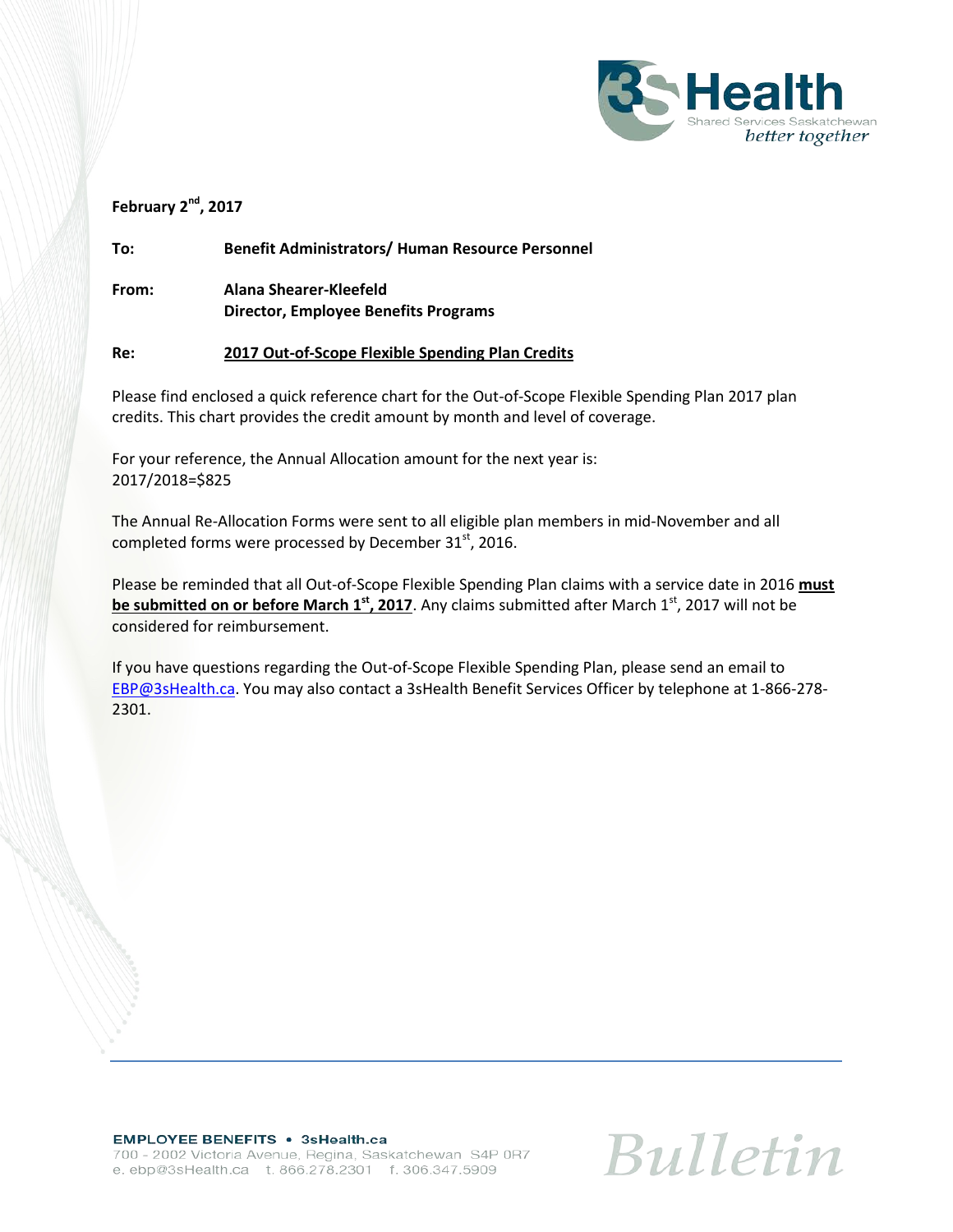

# 2017 Flexible Spending Plan Credits

As per plan guidelines, when an employee becomes eligible their credit amount is pro-rated based on the number of months remaining in the calendar year (excluding the month of eligibility even if they became eligible on the  $1<sup>st</sup>$  of the month). The calculations for 2017 are as follows:

#### **\$825 x level of coverage% x (remaining months/12 months in the year) = \$ credit amount**

#### **Eligible in January 2017**

*(Eligibility dates from January 1st – 31st)*

| <b>Level of Coverage</b> | <b>Calculation</b>   | <b>Credit Amount</b> |
|--------------------------|----------------------|----------------------|
| 50%                      | \$825 x 50% x 11/12  | \$378.13             |
| 60%                      | \$825 x 60% x 11/12  | \$453.75             |
| 70%                      | \$825 x 70% x 11/12  | \$529.38             |
| 80-100%                  | \$825 x 100% x 11/12 | \$756.25             |

## **Eligible in February 2017**

*(Eligibility dates from February*  $1^{st}$  *– 28<sup>th</sup>)* 

| <b>Level of Coverage</b> | <b>Calculation</b>   | <b>Credit Amount</b> |
|--------------------------|----------------------|----------------------|
| 50%                      | \$825 x 50% x 10/12  | \$343.75             |
| 60%                      | \$825 x 60% x 10/12  | \$412.50             |
| 70%                      | \$825 x 70% x 10/12  | \$481.25             |
| 80-100%                  | \$825 x 100% x 10/12 | \$687.50             |

# **Eligible in March 2017**

*(Eligibility dates from March 1st – 31st)*

| <b>Level of Coverage</b> | <b>Calculation</b>  | <b>Credit Amount</b> |
|--------------------------|---------------------|----------------------|
| 50%                      | \$825 x 50% x 9/12  | \$309.38             |
| 60%                      | \$825 x 60% x 9/12  | \$371.25             |
| 70%                      | \$825 x 70% x 9/12  | \$433.13             |
| 80-100%                  | \$825 x 100% x 9/12 | \$618.75             |

# **Eligible in April 2017**

*(Eligibility dates from April 1st – 30th)*

| <b>Level of Coverage</b> | <b>Calculation</b>  | <b>Credit Amount</b> |
|--------------------------|---------------------|----------------------|
| 50%                      | \$825 x 50% x 8/12  | \$275.00             |
| 60%                      | \$825 x 60% x 8/12  | \$330.00             |
| 70%                      | \$825 x 70% x 8/12  | \$385.00             |
| 80-100%                  | \$825 x 100% x 8/12 | \$550.00             |

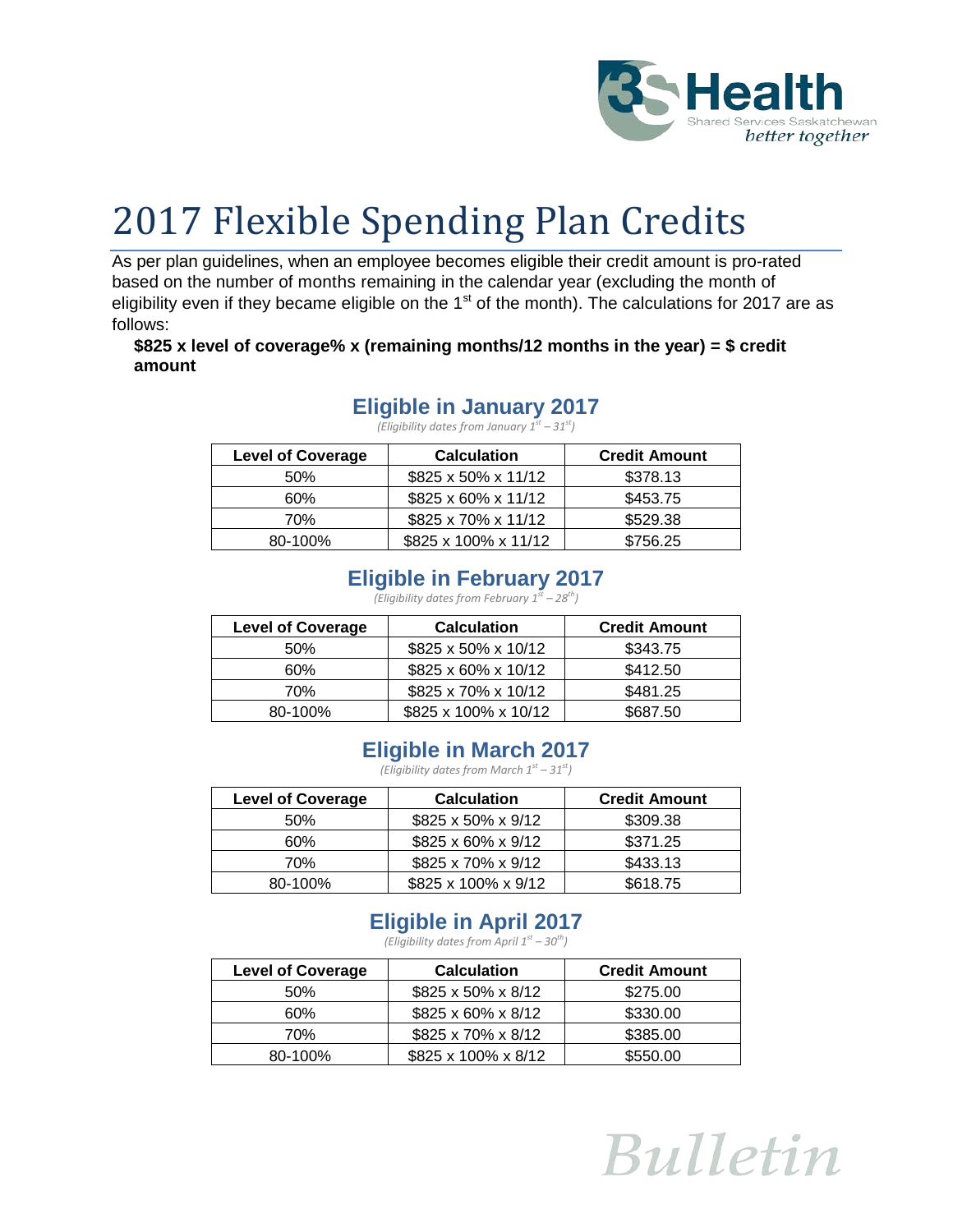

### **Eligible in May 2017**

*(Eligibility dates from May 1st – 31st)*

| <b>Level of Coverage</b> | <b>Calculation</b>  | <b>Credit Amount</b> |
|--------------------------|---------------------|----------------------|
| 50%                      | \$825 x 50% x 7/12  | \$240.63             |
| 60%                      | \$825 x 60% x 7/12  | \$288.75             |
| 70%                      | \$825 x 70% x 7/12  | \$336.88             |
| 80-100%                  | \$825 x 100% x 7/12 | \$481.25             |

# **Eligible in June 2017**

*(Eligibility dates from June 1st – 30th)*

| <b>Level of Coverage</b> | <b>Calculation</b>  | <b>Credit Amount</b> |
|--------------------------|---------------------|----------------------|
| 50%                      | \$825 x 50% x 6/12  | \$206.25             |
| 60%                      | \$825 x 60% x 6/12  | \$247.50             |
| 70%                      | \$825 x 70% x 6/12  | \$288.75             |
| 80-100%                  | \$825 x 100% x 6/12 | \$412.50             |

# **Eligible in July 2017**

*(Eligibility dates from July 1st – 31st)*

| <b>Level of Coverage</b> | <b>Calculation</b>  | <b>Credit Amount</b> |
|--------------------------|---------------------|----------------------|
| 50%                      | \$825 x 50% x 5/12  | \$171.88             |
| 60%                      | \$825 x 60% x 5/12  | \$206.25             |
| 70%                      | \$825 x 70% x 5/12  | \$240.63             |
| 80-100%                  | \$825 x 100% x 5/12 | \$343.75             |

# **Eligible in August 2017**

*(Eligibility dates from August 1st – 31st)*

| <b>Level of Coverage</b> | <b>Calculation</b>  | <b>Credit Amount</b> |
|--------------------------|---------------------|----------------------|
| 50%                      | \$825 x 50% x 4/12  | \$137.50             |
| 60%                      | \$825 x 60% x 4/12  | \$165.00             |
| 70%                      | \$825 x 70% x 4/12  | \$192.50             |
| 80-100%                  | \$825 x 100% x 4/12 | \$275.00             |

# **Eligible in September 2017**

*(Eligibility dates from September 1st – 30th)*

| <b>Level of Coverage</b> | <b>Calculation</b>  | <b>Credit Amount</b> |
|--------------------------|---------------------|----------------------|
| 50%                      | \$825 x 50% x 3/12  | \$103.13             |
| 60%                      | \$825 x 60% x 3/12  | \$123.75             |
| 70%                      | \$825 x 70% x 3/12  | \$144.38             |
| 80-100%                  | \$825 x 100% x 3/12 | \$206.25             |